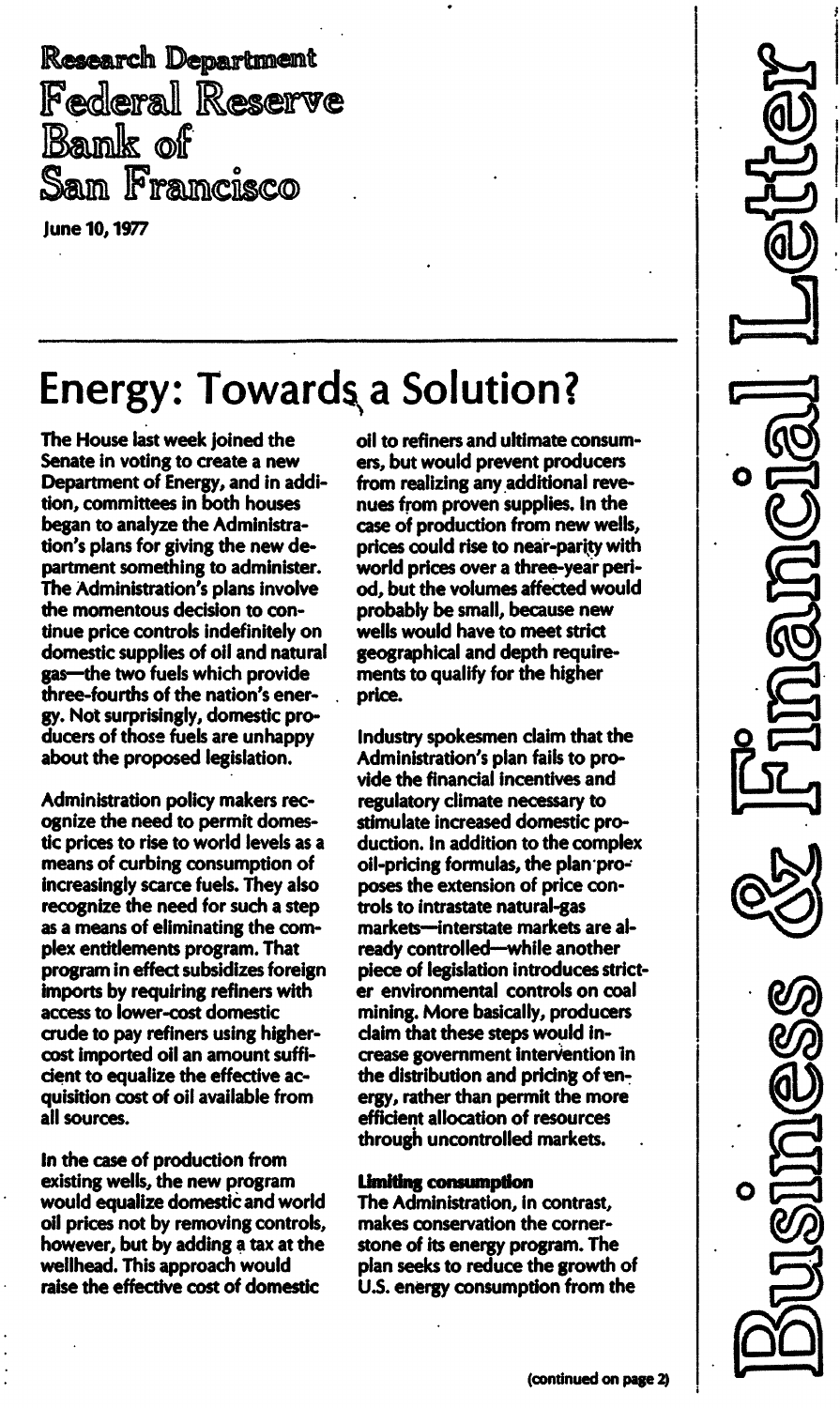## Research Department Federal Reserve Bank of Sam Francisco

Opinions expressed in this newsletter do not necessarily reflect the views of the management of the Federal Reserve Bank of San Francisco, nor of the Board of Governors of the Federal Reserve System.

3Y2-percent annual growth rate of the 1950-73 period to less than 2 percent by the mid-1980's, primarily by lowering the demand for petroleum and natural gas. (Consumption increased 5 percent last year, but it actually declined over the recession-affected 1973-76 period as a whole.) The plan also seeks to reduce oil imports to 7 million barrels/day by 1985, in contrast to the current level of 9 million b/d and the projected 1985 figure of 111/2 million b/d that would be achieved without restrictions.

Gasoline consumption is a prime target of these proposed conservation efforts. The combination of a tax on "gas guzzlers" and a rebate on high-mileage cars would discourage purchases of fuelinefficient autos, and in addition, there would be a gasoline tax increasing by 5 cents/gallon for every year that the nation fails to meet annual consumption targets beginning with 1979. Through these measures, gasoline consumption presumably would be reduced 10 percent below current levels by 1985.

Further conservation efforts would include tax credits for homeowners and business firms that invest in insulation for their buildings, the termination of promotional electric-utility rates that decline with increased volume, and the imposition of mandatory efficiency standards for household appliances. To encourage a switchover

to coal, the plan calls for a slidingscale tax on large industrial users of oil and gas starting in 1979, and a similar tax on utilities starting in 1983.

#### Limiting production?

Production incentives get less emphasis in the Administration's plan, which calls for the indefinite continuation of price controls on domestic oil supplies. Price ceilings for oil from previously discovered properties would be permitted to rise by no more than the annual inflation rate, so that "real" prices would remain constant. (Given recent inflation trends, this provision would permit less of a rise over the next three years than under present controls.) By 1980, further adjustments would be made, through periodic equalization taxes, to bring the present multi-tiered prices into line with the average 1977 foreign oil price adjusted for U.S. inflation. The actual 1980 relationship of U.S. crude prices to foreign prices would depend on whether foreign prices had risen faster than the U.S. inflation rate.

The price of "new" oil-now redefined to include only oil discovered after April 20, 1977-would also be permitted to rise over the next three years to the 1977 world price level (adjusted for inflation). But to qualify for that higher price, oil from onshore wells would have to come from properties at least 21/2 miles from existing wells (or from deep-drilled wells within that radius), and oil from offshore wells would have to come from tracts leased after April 20, 1977. The industry claims, however, that those restrictions would exclude the vast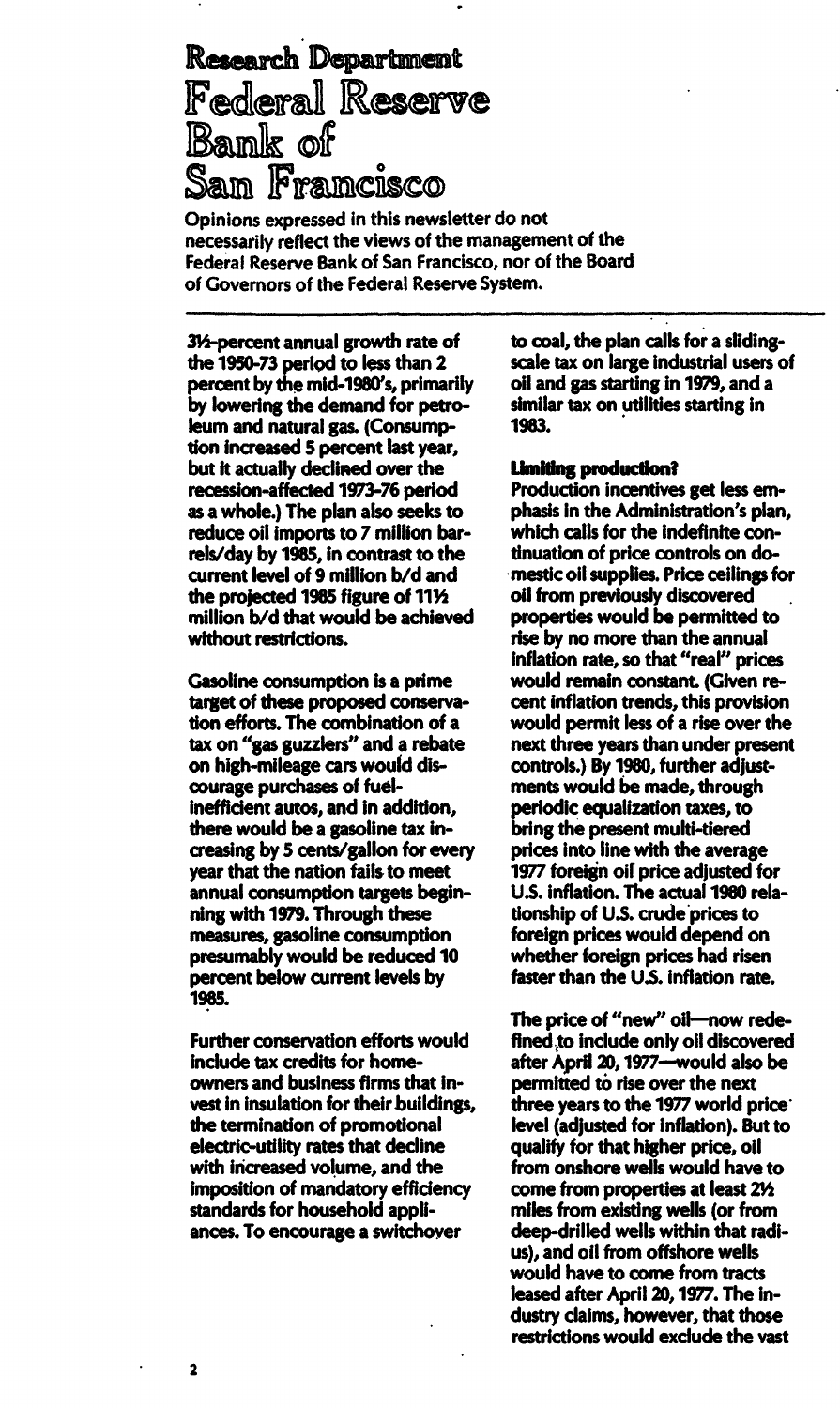bulk of the properties either drilled or leased within recent months.

Regulations governing the pricing of natural gas would be even more complex, involving the concept of oil-equivalent pricing. The plan would eliminate the interstateintrastate distinction for "new" gas, making both subject to a price limitation-determined as the equivalent, on a BTU basis, of the average refiner acquisition cost of all domestic oil. That price ceiling would be approximately \$1.75/thousand cubic feet at the beginning of 1978. Under current policy, new gas for sale to intrastate pipelines is free from controls and now sells for about \$2.25/thousand cubic feet. Gas from existing wells would remain at current prices until the expiration of existing contracts, at which time gas for sale to intrastate pipelines would be subject to the same \$1.75 ceiling as for new gas, while interstate gas would qualify for a price no higher than the current ceiling price of \$1 .45/thousand cubic feet (adjusted for inflation).

#### Pricing and production

This pricing approach seems to assume that oil and gas supplies would be unresponsive to higher prices-a somewhat doubtful assumption over the long run. For example, Federal Energy Administration projections suggest that U.s. crude oil production could rise from 10.0 million  $b/d$  in 1975 to 14.9 million b/d in 1985 at an average domestic price of \$13 a barrel (constant 1975 dollars), in contrast to the constant level of production which would be maintained at the present average price of \$8 per barrel. Similarly, in the case of natural gas, production would rise from 19.5 to 22.3 trillion cubic feet over the 1975-85 period, if prices were deregulated and permitted to rise to \$2.03/thousand cubic feet (constant 1975 prices), while production would drop to 17.9 trillion cubic feet by 1985 if current price controls were to continue.

Other problems would rise from the need to stimulate the production of coal and other energy sources, especially in view of the fact that consumption would continue to grow even under the Administration's conservationist program. The plan calls for domestic coal production practically to double over the 1976-85 period, thereby rising from 21 percent to 31 percent of an expanding national energy market-and for nuclear energy to increase its share from 3 percent to 8 percent of total consumption. The obstacles to this approach include the strict environmental limitations on coal production in both Eastern and Western mining states, as well as the increased safety requirements for the construction of light-water nuclear reactors and the indefinite postponement of the fast-breeder reactor project. In this situation, hew Congressional pressures might arise to stimulate domestic energy production rather than simply curtail consumption, perhaps through increased reliance on the price mechanism.

Yvonne levy